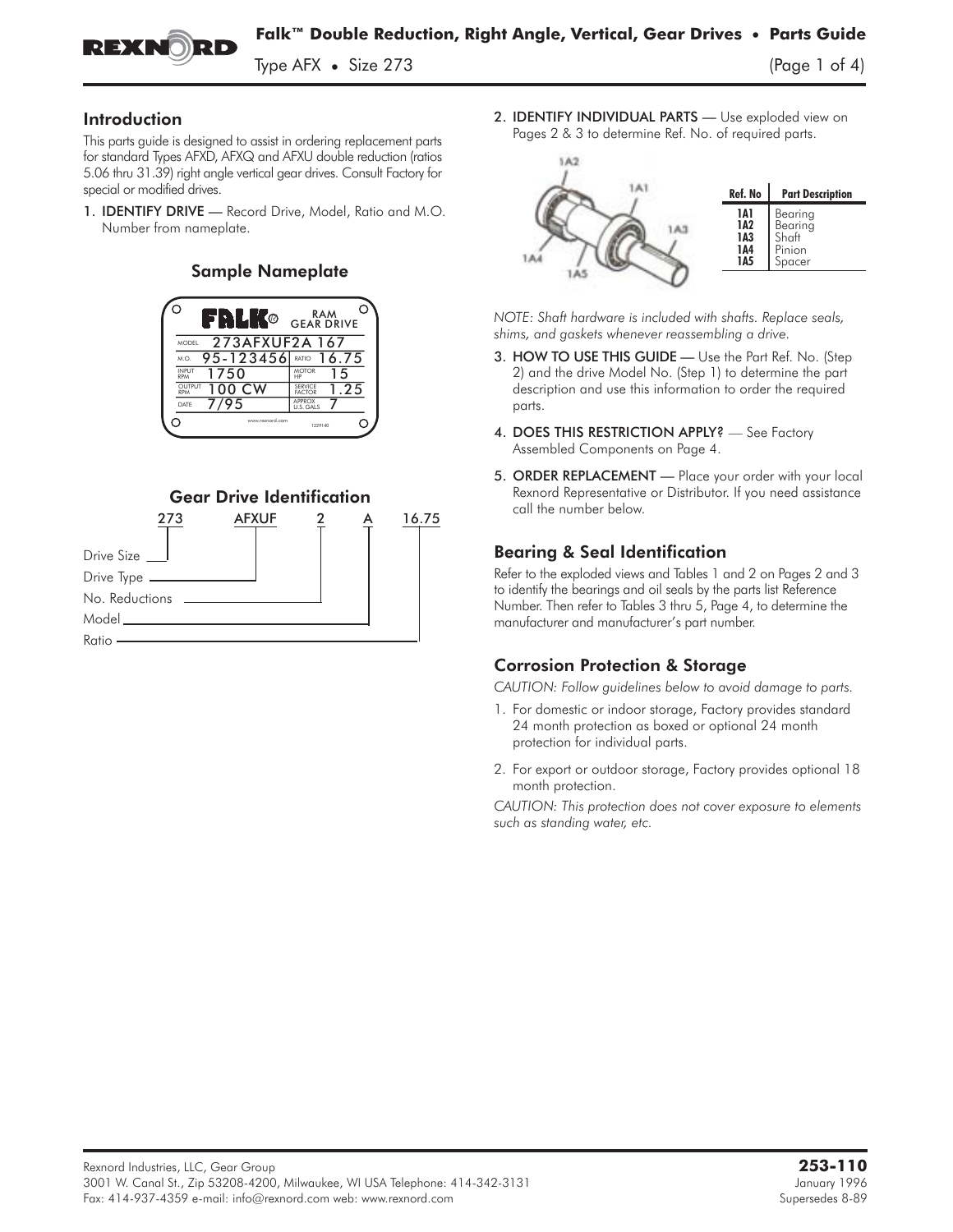



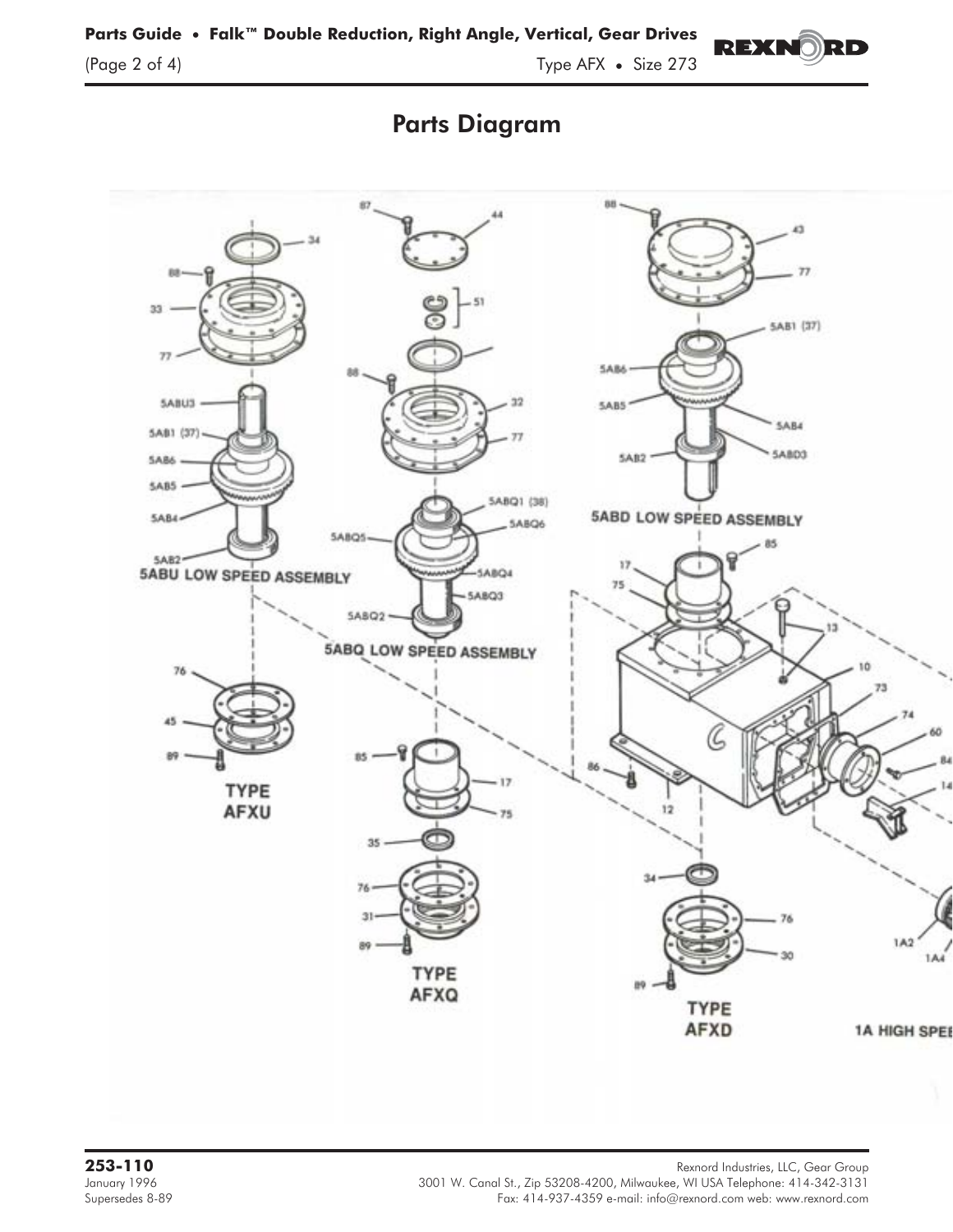

Type AFX • Size 273 (Page 3 of 4)

## Reference Numbers

## TABLE 1 — Housing Parts List

### TABLE 2 — Shaft Assemblies Parts List

| Ref.<br>No.                                         | <b>Part Description</b>                                                                                                                                                                                                                     | Ref.<br>No.                                       | <b>Part Description</b>                                                                                                                                                     |
|-----------------------------------------------------|---------------------------------------------------------------------------------------------------------------------------------------------------------------------------------------------------------------------------------------------|---------------------------------------------------|-----------------------------------------------------------------------------------------------------------------------------------------------------------------------------|
| 10<br>$\mathbf{1}$<br>12<br>13<br>14<br>17          | Housing<br>$See$ Ref. No. 130<br>Head<br>Adapter Base<br>Dipstick<br>Oil Catcher<br>Oil Dam                                                                                                                                                 | 1A<br>1A1<br>1A2<br>1A3<br>1A4<br>1A5             | Shaft Assembly (Incls. Ref. No. 1A1 thru 1A5)<br>Bearing<br>Bearing<br>Shaft<br>Pinion<br>Spacer                                                                            |
| 20<br>21<br>29<br>30<br>31<br>32                    | Seal Cage, Replace with Ref. No. 120<br>Seal<br>Seal, Upper<br>Seal Cage, Lower<br>Seal Cage, Lower<br>Seal Cage, Upper<br>Seal Cage, Upper                                                                                                 | 4AB1<br>4AB2<br>4AB4<br>4AB5<br>4AB6<br>4AB8      | <b>Bevel Pinion Shaft Components</b><br>Bearing<br>Bearing<br>Bevel Pinion (Replace with Ref. 6AB/6ABQ)★<br>Gear<br>Locknut & Washers<br>Locknut                            |
| $\frac{33}{34}$<br>$\frac{35}{36}$<br>37<br>38      | Seal<br>Seal, Lower<br>Seal, Upper<br>Grease Shield, Nilos<br>Grease Shield, Nilos                                                                                                                                                          | 5ABU/D<br><b>5AB1</b><br><b>5AB2</b><br>5ABU3/D3  | Shaft Assembly (Incls. Ref. No. 5AB1 thru 5AB6, except<br>5AB5)<br>Bearing (Incls. Ref. No. 37)<br>Bearing<br>Shaft                                                         |
| 40<br>43<br>44<br>45<br>51<br>60                    | Shaft Cover<br>Shaft Cover, Upper<br>Shaft Cover, Upper<br>Shaft Cover, Lower<br>Thrust Plate Kit<br>Bearing Cage                                                                                                                           | <b>5AB4</b><br><b>5AB5</b><br>5AB6<br>6AB<br>5ABQ | Umbrella<br>Bevel Gear (Replace with 6AB) $\star$<br>Spacer<br>Bevel Gear Set (Incls. Ref. No. 4AB4, 4AB6, 4AB8, 5AB5)<br>Shaft Assembly (Incls. Ref. No. 5ABQ1 thru 5ABQ6, |
| 70 thru 77<br>80 thru 89<br>100<br>110 <sup>1</sup> | Shim Gaskets available as a Kit (Specify Ref. No. 100)<br>Fasteners available as a Kit (Specify Ref. No. 110))<br>Shim-Gasket Kit (Incls. Ref. No. 70, 73, 74, 75, 76<br>& 77<br>Fastener Kit - AFX (Incls. Ref. No. 80, 83, 84, 85, 87, 88 | 5ABQ1<br>5ABQ2<br>5ABQ3<br>5ABQ4<br>5ABQ5         | except $5ABQ5 & 51$<br>Bearing (Incls. Ref. No. 38)<br>Bearing<br>Shaft (Hollow)<br>Umbrella<br>Bevel Gear (Replace with 6ABQ) ★                                            |
| 120<br>130                                          | & 89<br>Seal Cage ASSEMBLY (Incls. Ref. No. 20, 21, & 70)<br>Housing ASSEMBLY (Incls. Ref. No. 10, 11, 13, 14, 100, 110)                                                                                                                    | 5ABQ6<br>6ABQ                                     | Spacer<br>Bevel Gear Set (Incls. Ref. No. 4AB4, 4AB6, 4AB8, 5ABQ5)<br>Bevel gear and pinion must be ordered in matched sets.                                                |



Refer to Page 4 to determine the availability of individual components.